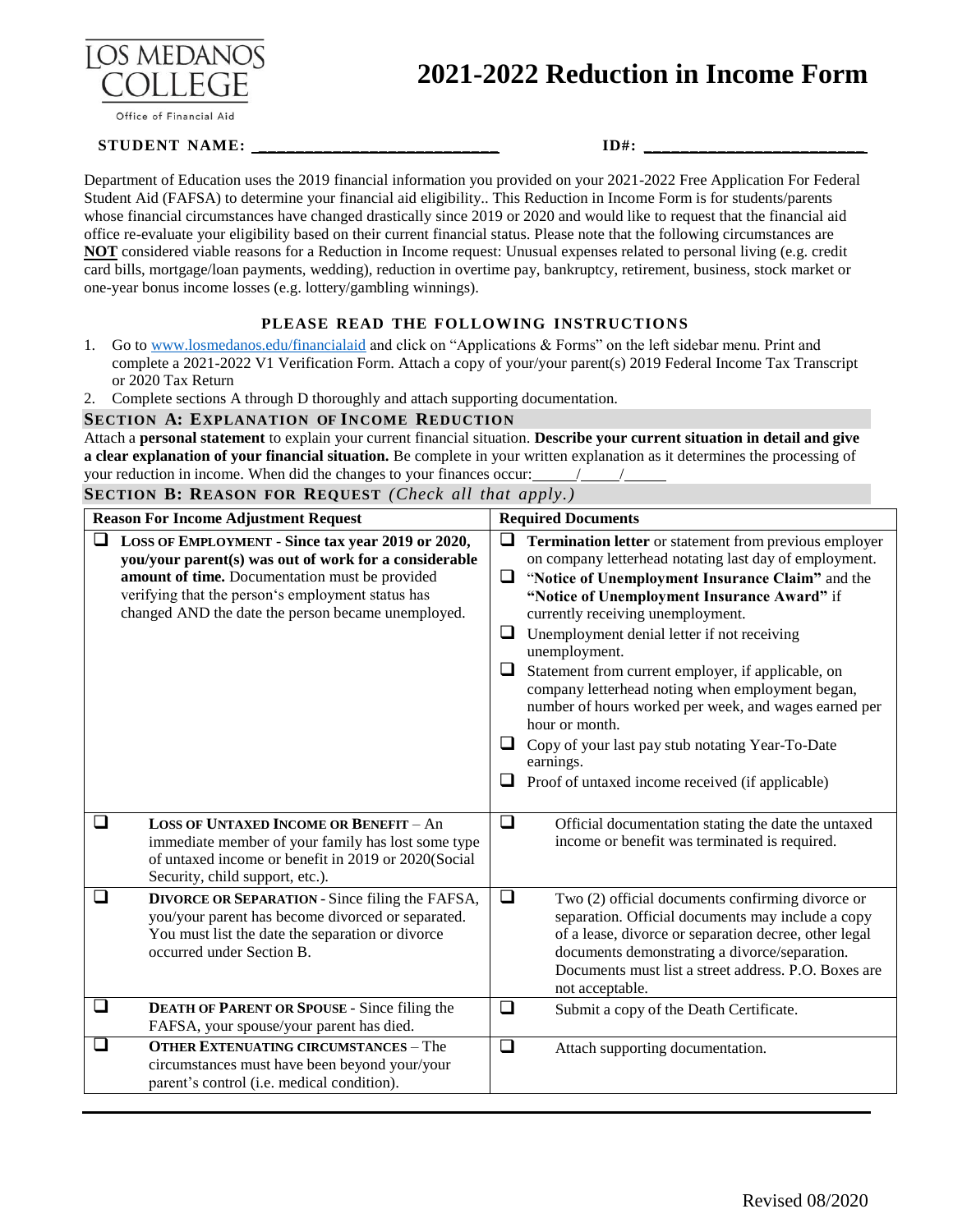## **SECTION C: ESTIMATE CURRENT INCOME INFORMATION**

 **Method 1: PROJECT YOUR INCOME FOR 2020:** List your/your parent's estimated income for JANUARY-DECEMBER 2021. You must attach documentation that is in agreement with the amounts you list below

| <b>SOURCES OF INCOME</b>                                                                                                            | Income between Jan.<br>$1,2021 - TODAY$ | <b>Estimated Income between</b><br><b>TODAY - Dec. 31, 2021</b> | <b>TOTAL</b> |
|-------------------------------------------------------------------------------------------------------------------------------------|-----------------------------------------|-----------------------------------------------------------------|--------------|
| Parent's wages, salaries, tips<br>(includes severance pay, disability)<br>payments, and any income from<br>employment)              |                                         |                                                                 |              |
| Student's (and spouse) wages,<br>salaries, tips (includes severance<br>pay, disability payments, and any<br>income from employment) |                                         |                                                                 |              |
| Other taxable income (including<br>unemployment benefits)                                                                           |                                         |                                                                 |              |
| Social Security Benefits                                                                                                            |                                         |                                                                 |              |
| Alimony and/or child support                                                                                                        |                                         |                                                                 |              |
| Other untaxed income                                                                                                                |                                         |                                                                 |              |
| Total projected income for 2021                                                                                                     |                                         |                                                                 |              |

# **Method 2: ESTIMATED INCOME FOR THE ACADEMIC YEAR OF 2021-2022:** List your/your parent's

**estimated income** for the **Academic Year of 2019-2020 (7/1/21-6/30/22).** Include all income received from July 1, 2021 until now, and estimate the amounts to be received from now until June 30, 2022.

| <b>SOURCES OF INCOME</b>                                                                                                            | Income between Jul. 1,<br>$2021 - TODAY$ | <b>Estimated Income between</b><br><b>TODAY – Jun 30, 2022</b> | <b>TOTAL</b> |  |
|-------------------------------------------------------------------------------------------------------------------------------------|------------------------------------------|----------------------------------------------------------------|--------------|--|
| Parent's wages, salaries, tips<br>(includes severance pay, disability)<br>payments, and any income from<br>employment)              |                                          |                                                                |              |  |
| Student's (and spouse) wages,<br>salaries, tips (includes severance<br>pay, disability payments, and any<br>income from employment) |                                          |                                                                |              |  |
| Other taxable income (including<br>unemployment benefits)                                                                           |                                          |                                                                |              |  |
| Social Security Benefits                                                                                                            |                                          |                                                                |              |  |
| Alimony and/or child support                                                                                                        |                                          |                                                                |              |  |
| Other untaxed income                                                                                                                |                                          |                                                                |              |  |
| Total projected income for 2021-<br>2022                                                                                            |                                          |                                                                |              |  |